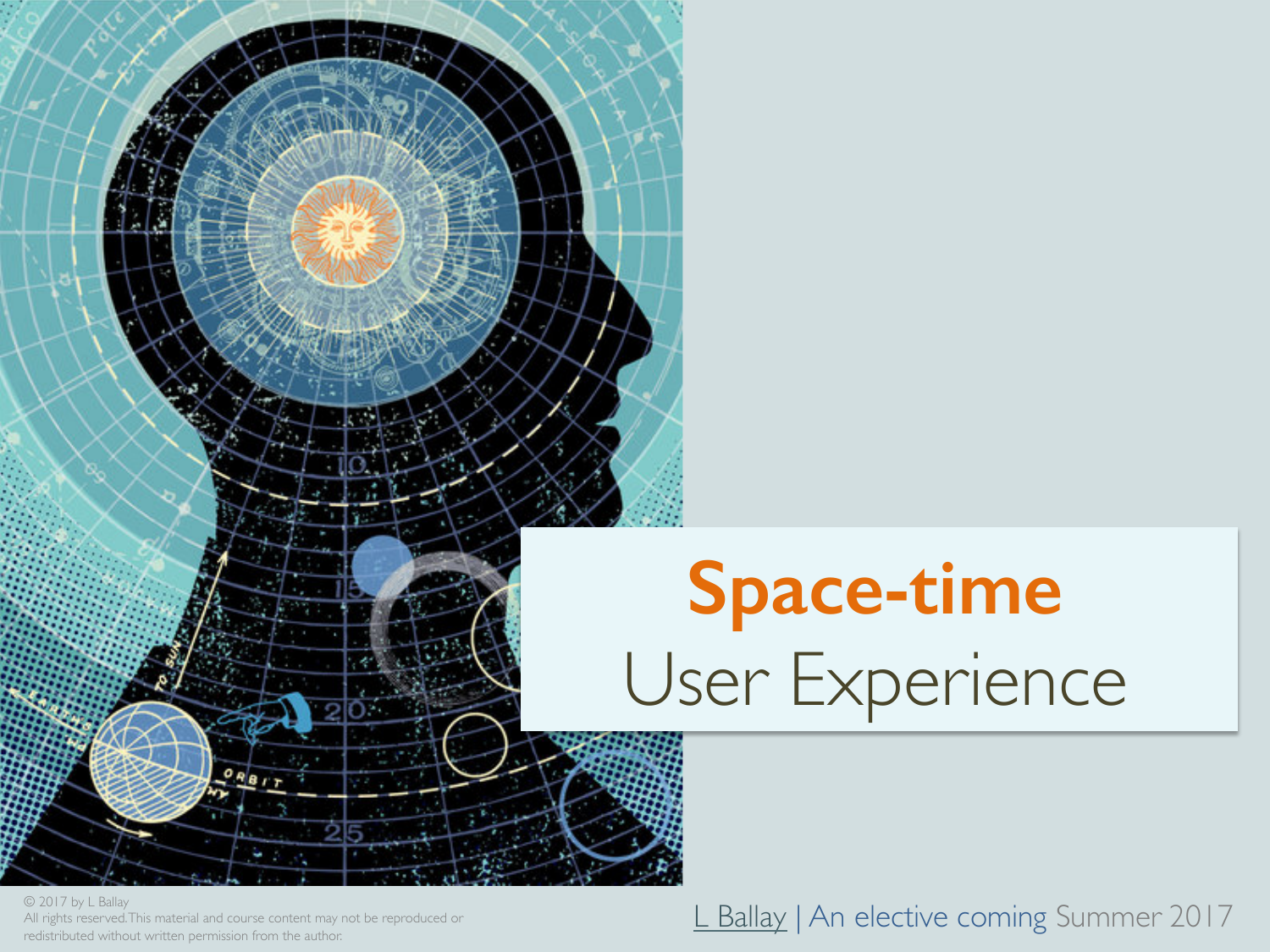### Four orders of design **Flashback to…**



Credit: Jeremy Beaudry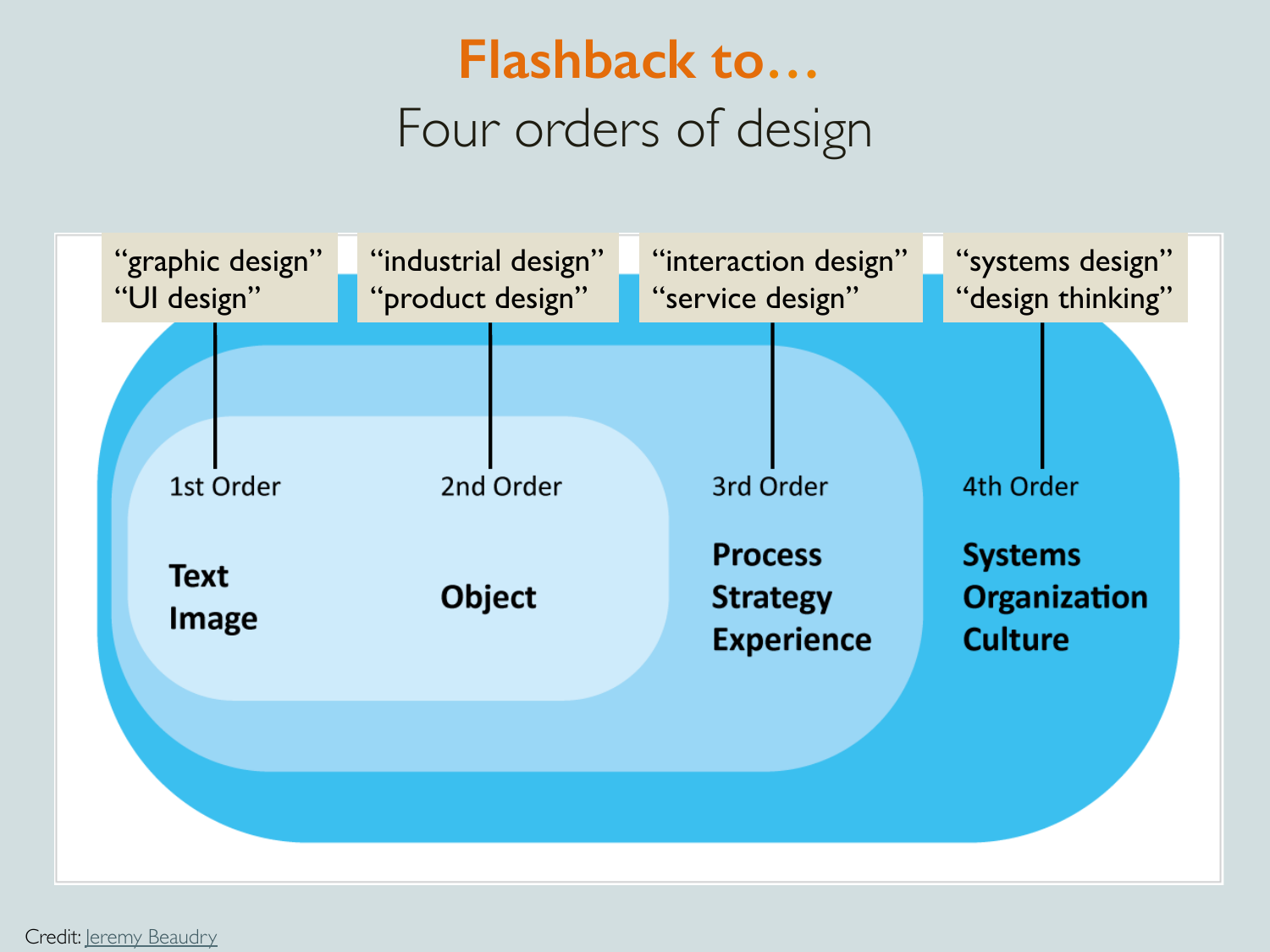## **Overview of my elective**

- I will focus on designing products that exist in three and four dimensions (i.e. physical objects, space, and time)
- For example, tangible interfaces, environments and hybrid digital-physical spaces
- emotion, and speculative design<br>
•••••••••••••••• • Topics that will come up: navigation, wayfinding, onboarding, service design, designing for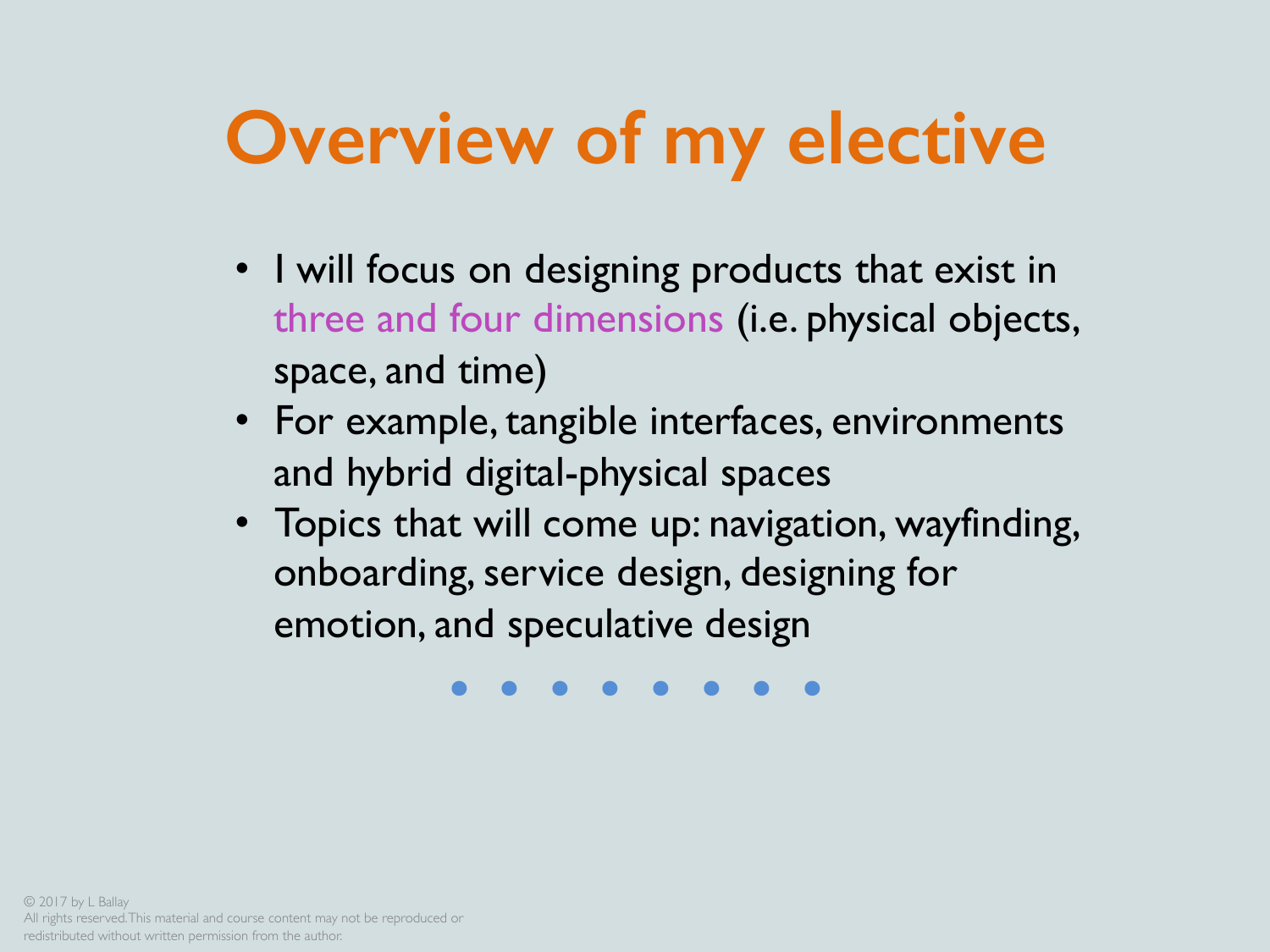## **What this elective is NOT** (sorry)

- UI Design or the "rules" for good user interface design
- Visual communications and graphic design: typography, grids, color theory etc
- Mobile app development or web design
- Virtual Reality or Augmented Reality
- Building a complete product from concept to high-fidelity prototype and/or beta
- Research methods such as surveys, web analytics, usability testing or unmoderated remote user testing tools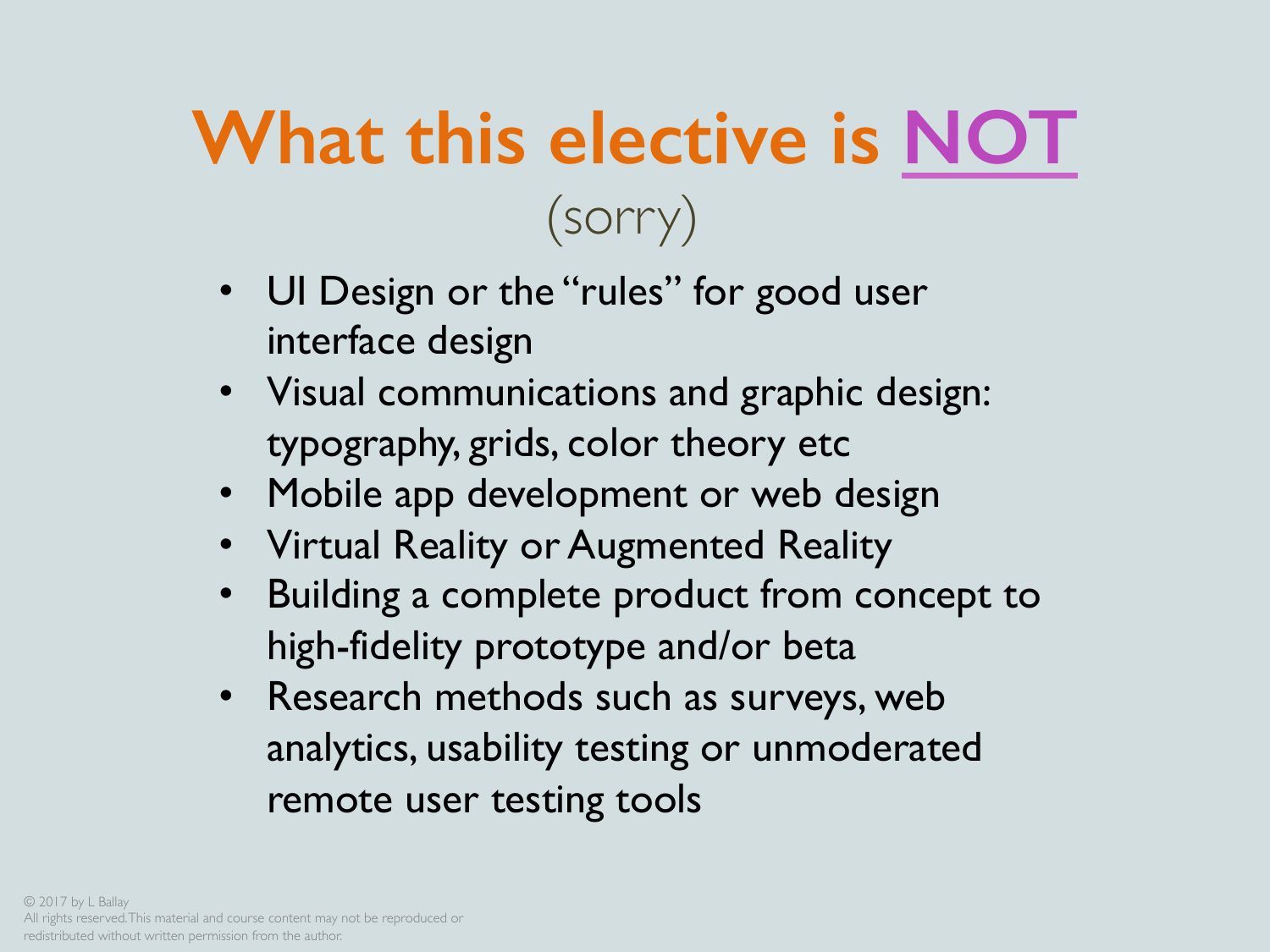### **Themes of the class**

**People and Interactions:**What is empathy, design, and interaction? How do you design for people?

**Place and Space:** What impact does physical space have on a design? What is context and why does it matter? How can we better orient and guide?

**Emotion and Play:** How can we design for human emotion? How can we optimize for play and flow? **Fiction and Futures:** How can you design something that doesn't yet exist? What are ways of exploring futuristic concepts?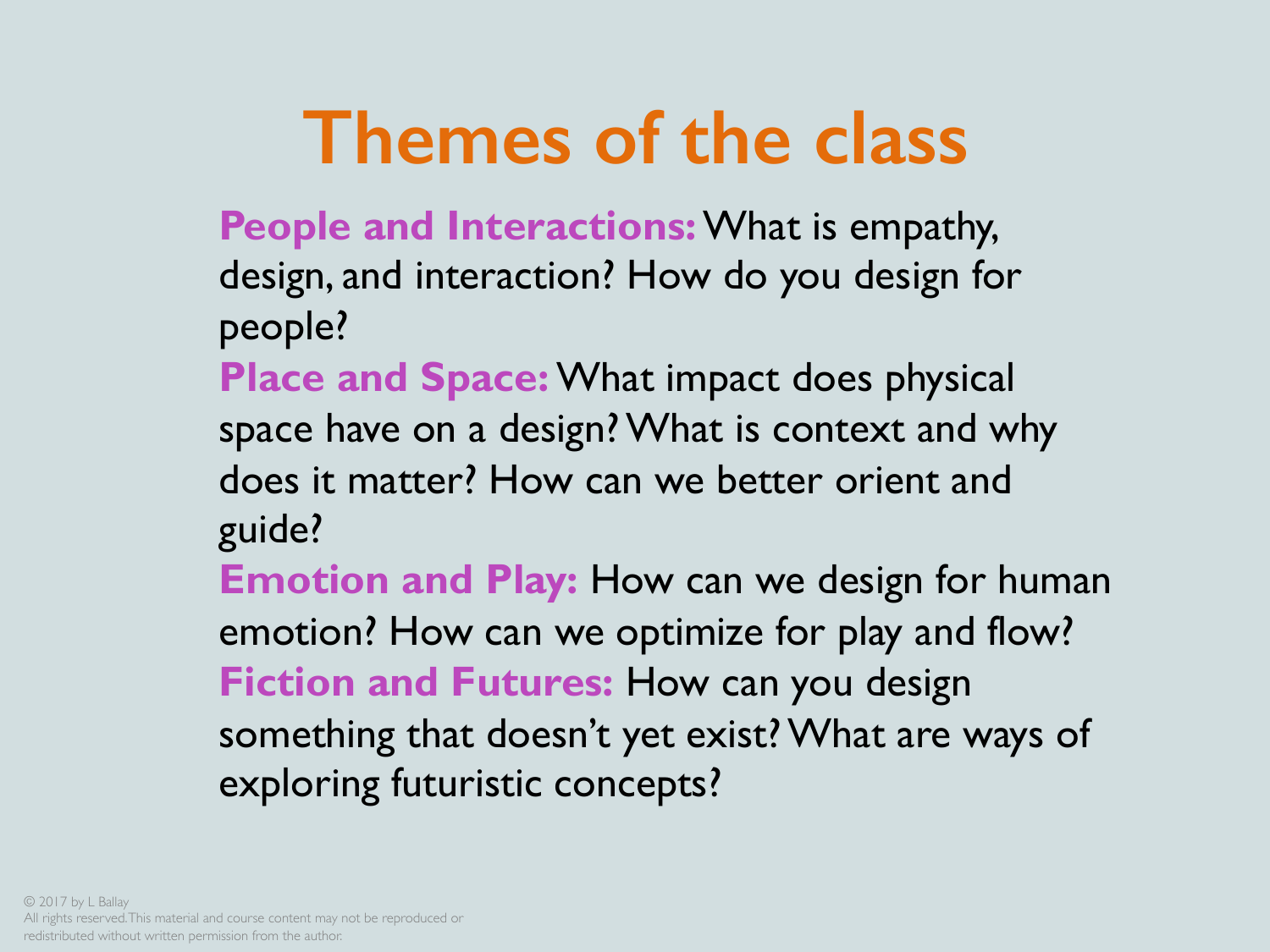# **What will we do?**

#### **People and Interactions:**

- Prototyping a tactile, tangible interaction
- Empathy Field trip
- Make a toolkit

#### **Place and Space:**

- Outdoor competition
- Service Design Field trip
- Low fidelity prototyping

### **Emotion and Play:**

- Board game/analysis
- Habits, flow, fun
- Designing instructions and learning **Fiction and Futures:**
- **Example a vision/concept** © 2017 by L Ballay **Concept**

All rights reserved. This material and course content may not be reproduced or redistributed without written permission from the author.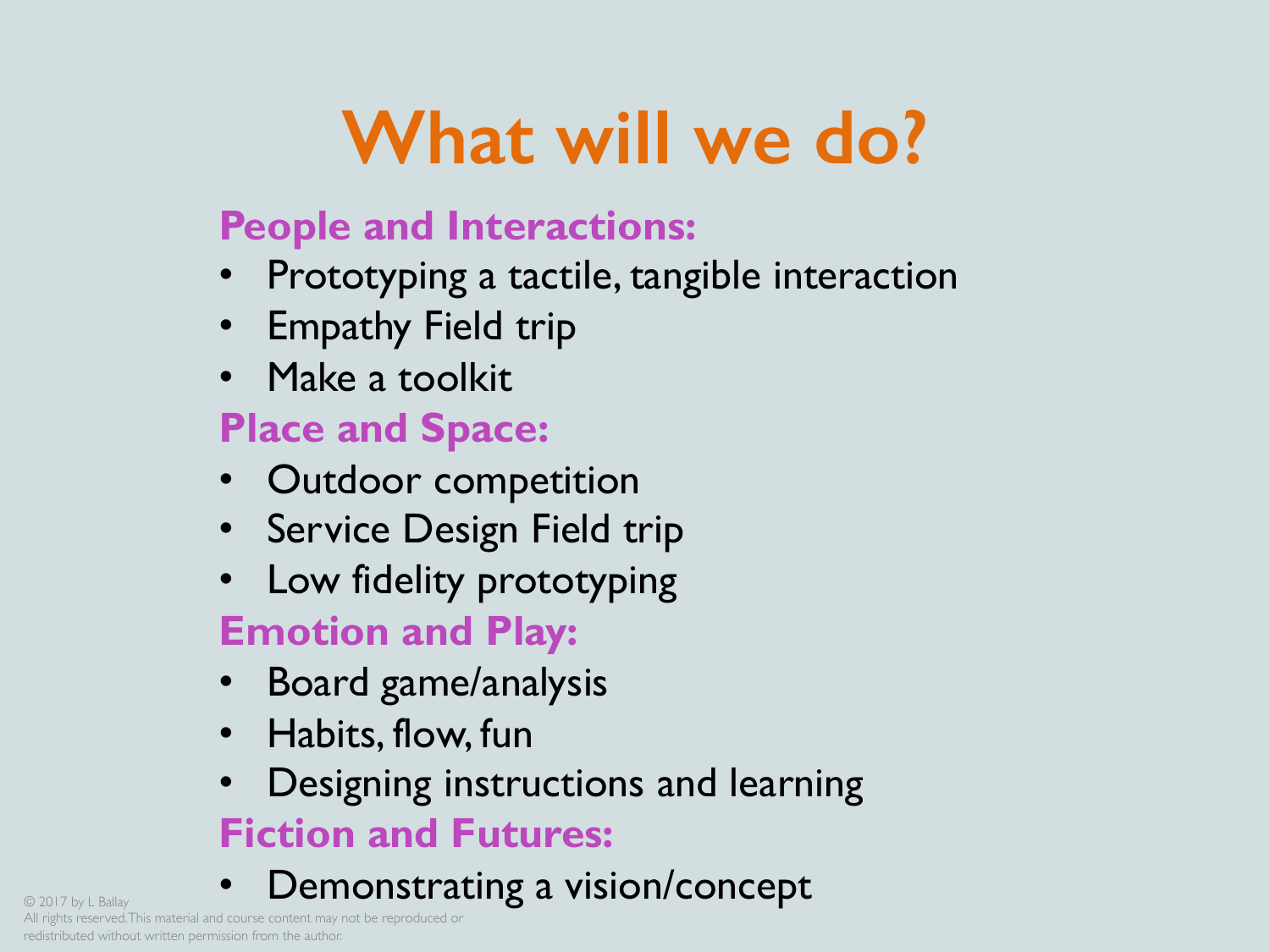## **What will class be like?**

- Reading, watching and assignments due before class (flipped class…i.e. not many lectures)
- Our class will usually be a mix of workshops, field trips and hands-on activities
- We'll also have some discussion and analysis thrown in for good measure

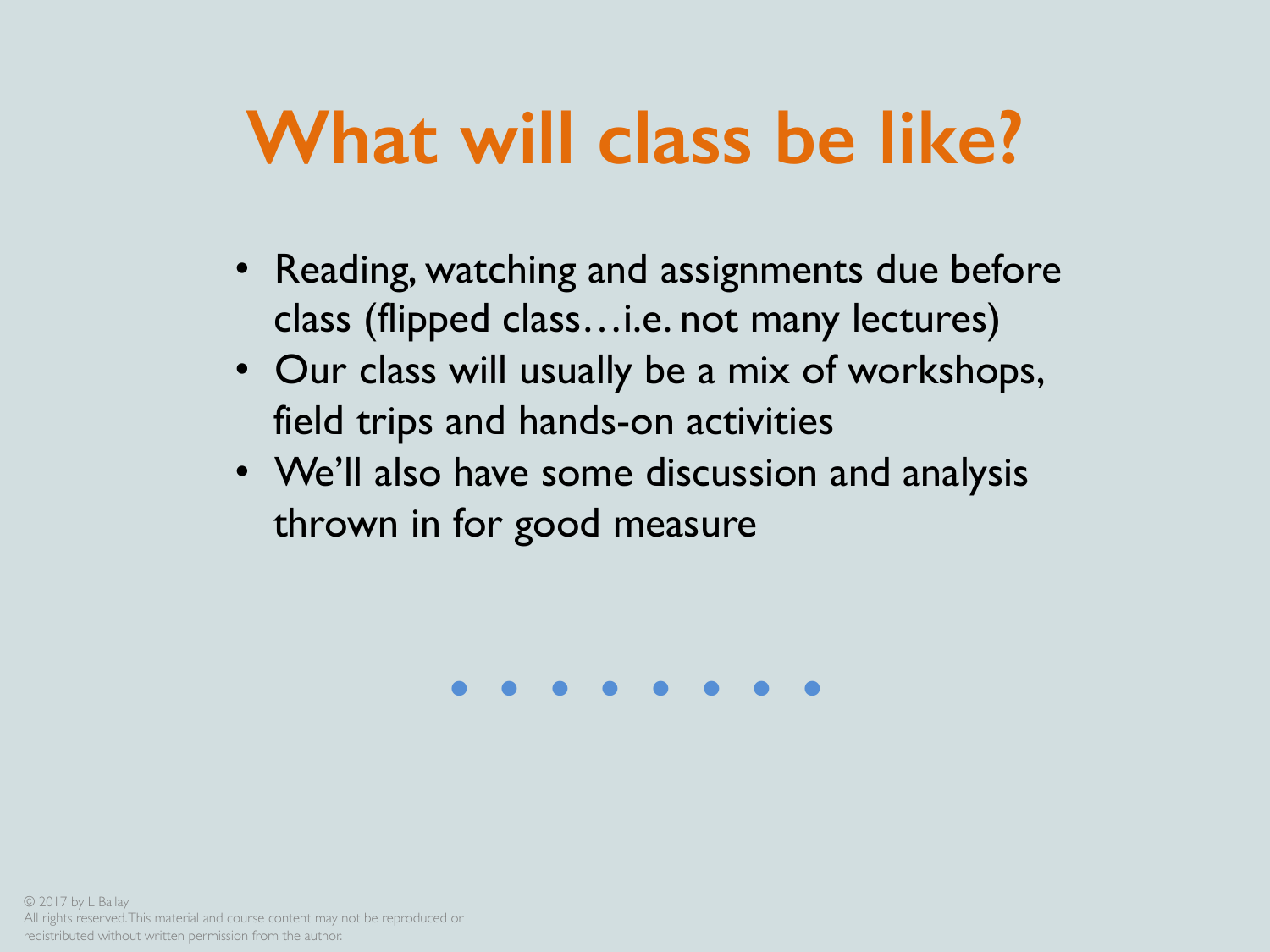### **What will class be like?**

There might be some changes along the way too based on questions that arise and topics that are of interest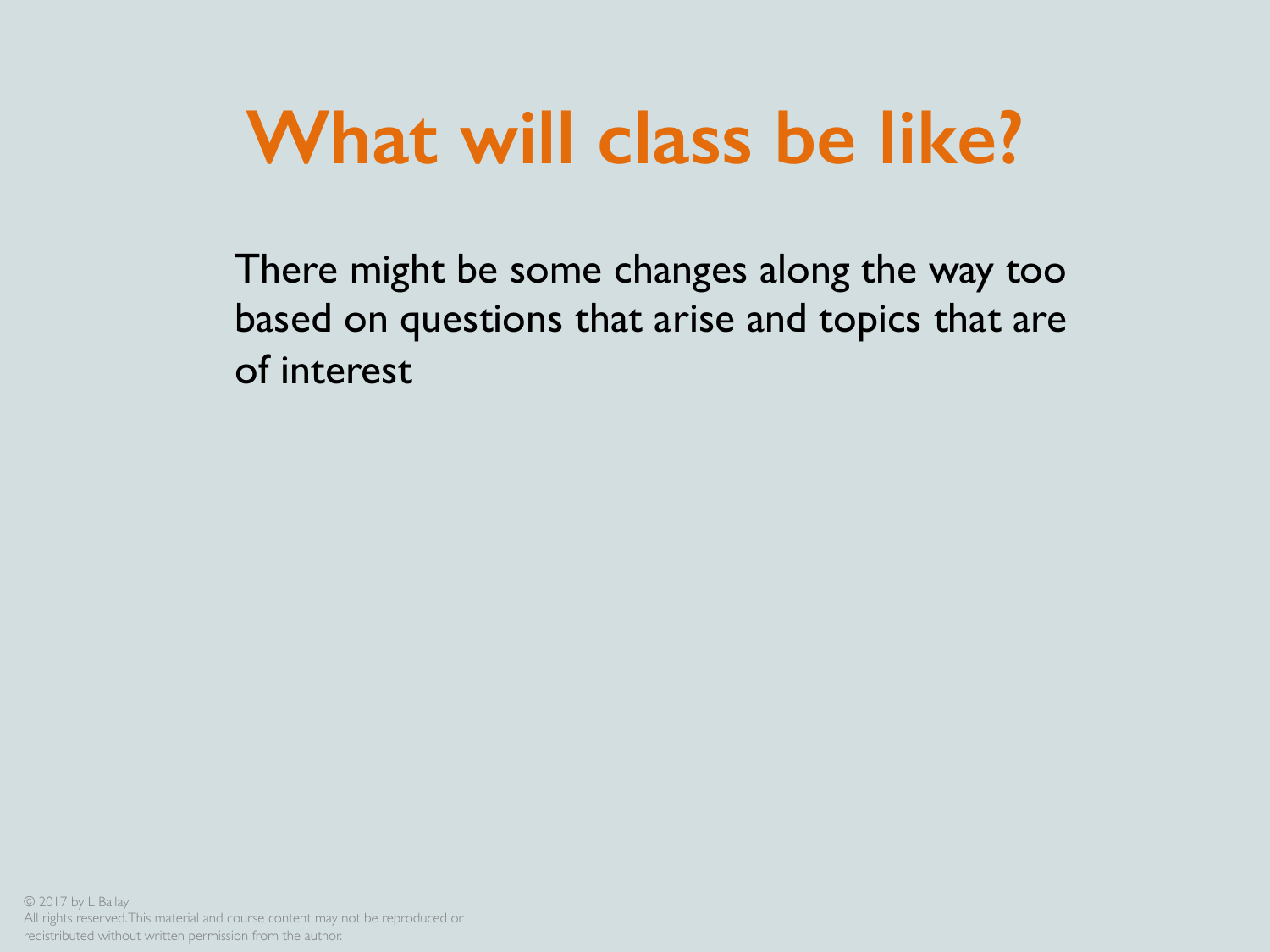## **Individual vs. team work?**

- 6 individual assignments
- 4 team assignments
- All are equally weighted (that is, there's slightly more to do on your own)
- - - - - - - - - - - - - - - - - -
- Some assignments are reading/analysis; some involve making things (objects, sketches, low fidelity prototypes)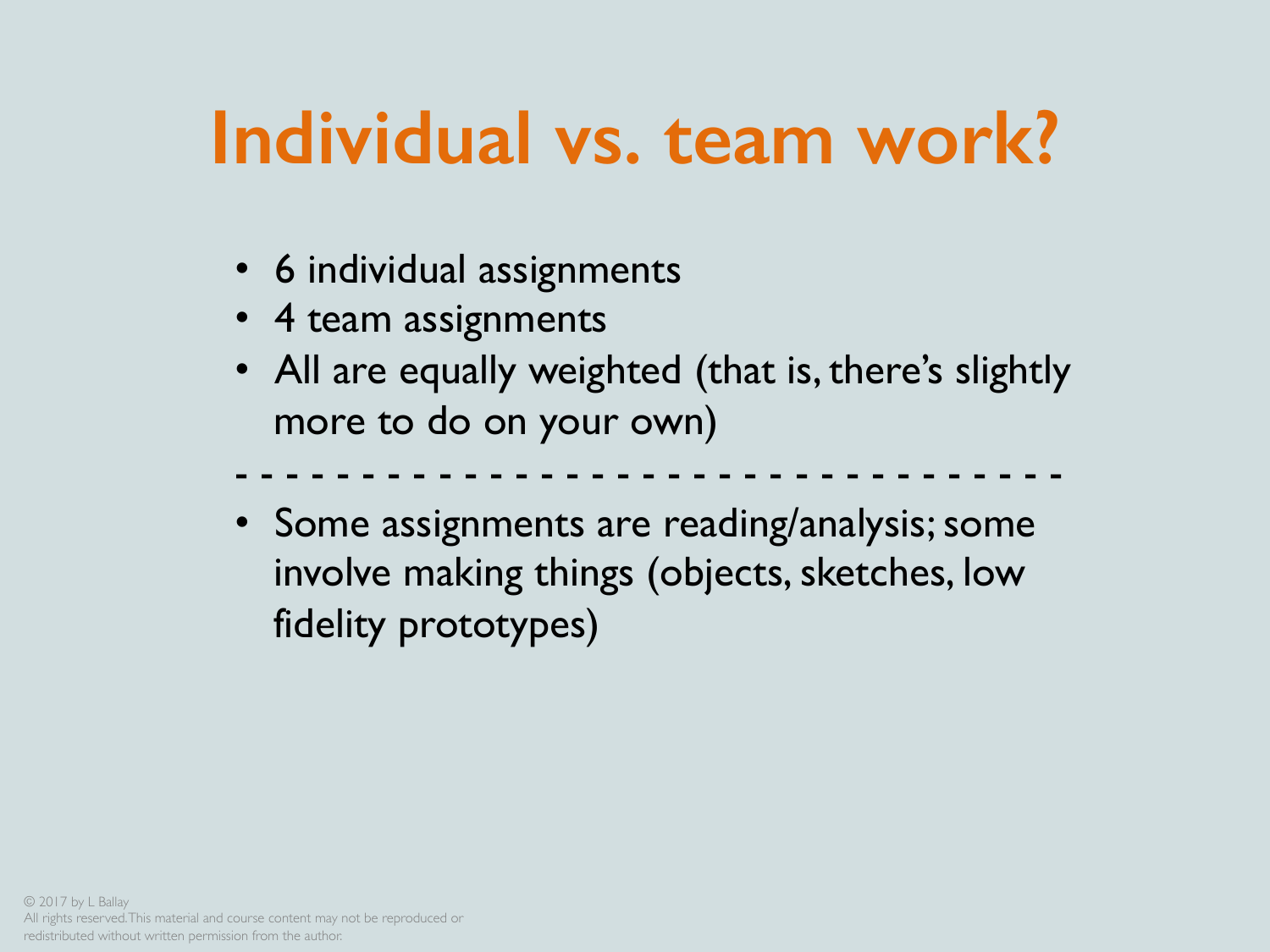### **What will I learn?**

- Human-centered design framework
- UX design principles for non-screen based products
- Ways of evaluating qualitative experiences
- Non-digital ways to prototype
- Rapidly sketch and ideate designs individually as well as part of a team